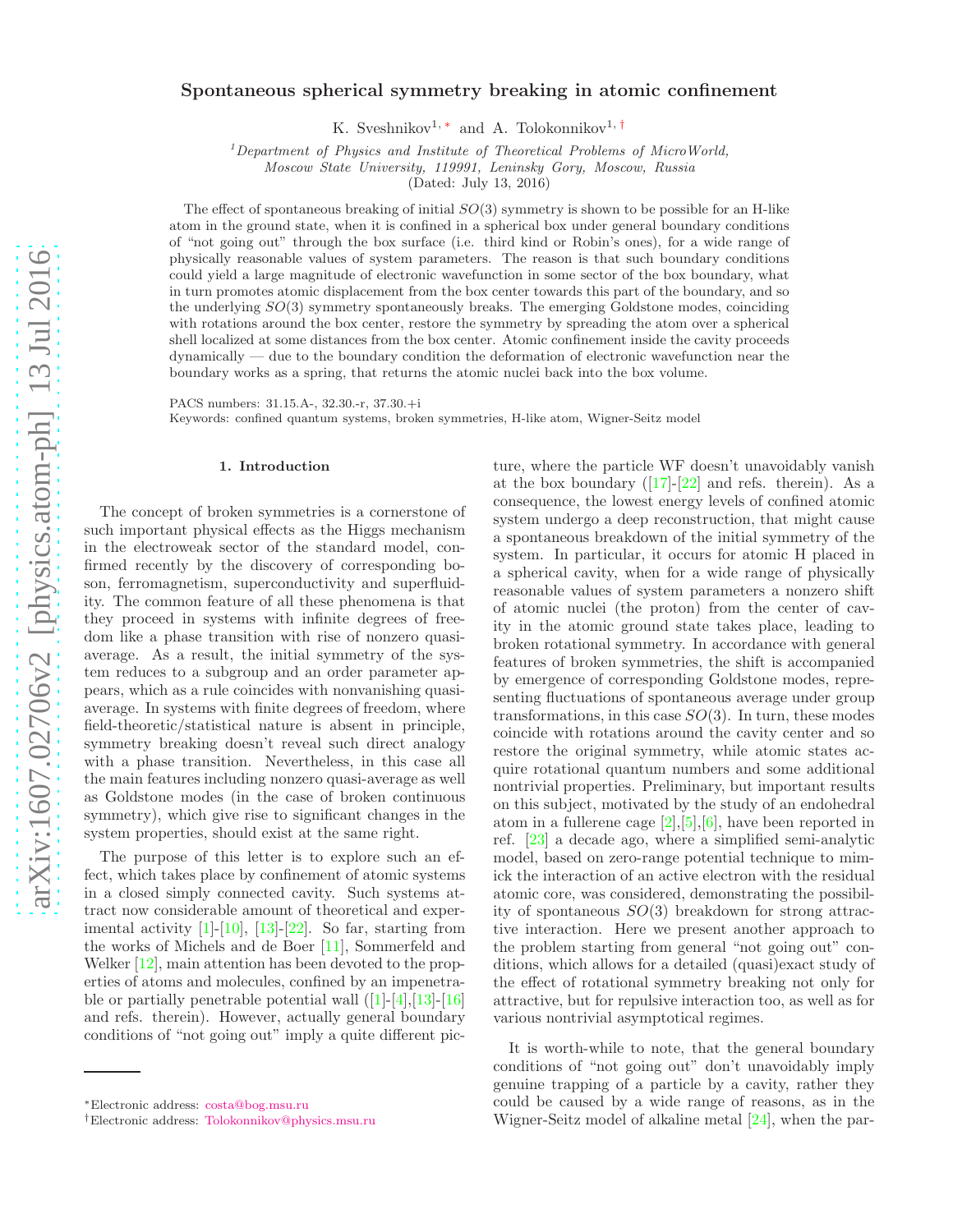ticle state is delocalized from the beginning. The latter circumstance turns out to be quite important, since in some cases the cavities, where a particle or an atom could reside, form a lattice, similar to that of an alkaline metal, like certain interstitial sites of a metal supercell, e.g. next-to-nearest octahedral positions of palladium fcc lattice [\[25\]](#page-11-14)-[\[27\]](#page-11-15). In this case a particle (or valence atomic electron, provided that the whole lattice of cavities is occupied by atoms) finds itself in a periodic potential of a cubic lattice, and so on the boundary of corresponding Wigner-Seitz cell its ground state WF should be subject of Neumann condition [\(5\)](#page-1-0), what is a special case of general "not going out" problem.

### 2. General treatment of a "not going out" state

The general approach to description of a "not going out" state for a particle in a vacuum cavity  $\Omega$  with boundary  $\Sigma$  starts with the following energy functional [\[17\]](#page-11-8)-[\[21](#page-11-16)]

<span id="page-1-1"></span>
$$
E[\psi] = \int_{\Omega} d\vec{r} \left[ \frac{\hbar^2}{2m} |\vec{\nabla}\psi|^2 + U(\vec{r}) |\psi|^2 \right] +
$$
  
+ 
$$
\frac{\hbar^2}{2m} \int_{\Sigma} d\sigma \ \lambda(\vec{r}) |\psi|^2 , \qquad (1)
$$

where  $U(\vec{r})$  is the potential inside  $\Omega$ , while the surface term  $\int_{\Sigma}$  corresponds to contact interaction of particle with medium, in which the cavity has been formed, on its boundary. The properties of this surface interaction are given by a real-valued function  $\lambda(\vec{r})$ . A more realistic model of interaction with environment should imply the boundary in the form of a potential shell with definite magnitude and size  $[2], [5], [6], [20]$  $[2], [5], [6], [20]$  $[2], [5], [6], [20]$ , but for our purposes it doesn't play any significant role, since all the main effects of broken spherical symmetry show up already by contact interaction in [\(1\)](#page-1-1).

From the variational principle with normalization condition  $\langle \psi | \psi \rangle = \int_{\Omega} d\vec{r} \ |\psi|^2 = 1$  one obtains

<span id="page-1-2"></span>
$$
\left[-\frac{\hbar^2}{2m}\Delta + U(\vec{r})\right]\psi = E\psi\tag{2}
$$

inside  $\Omega$  combined with Robin's (or third kind) boundary condition imposed on  $\psi$  on the surface  $\Sigma$ 

<span id="page-1-3"></span>
$$
\left[\vec{n}\vec{\nabla} + \lambda(\vec{r})\right]\psi\Big|_{\Sigma} = 0 , \qquad (3)
$$

with  $\vec{n}$  being the outward normal to  $\Sigma$ . The "not going" out" property is fulfilled here via vanishing normal to  $\Sigma$ component of the quantum-mechanical flux

$$
\vec{j} = \frac{\hbar}{2mi} \left( \psi^* \vec{\nabla} \psi - \psi \vec{\nabla} \psi^* \right)
$$
 (4)

at the box boundary  $\vec{n} \vec{j} \Big|_{\Sigma} = 0$ . At the same time, tangential components of  $\overrightarrow{j}$  could be remarkably different from zero on  $\Sigma$  and so the particle could be found quite close to the boundary with a marked probability. Such a picture is similar to that of the Thomas-Fermi model of many-electron atom [\[28\]](#page-11-18), as well as to quark bag models of hadron physics [29],[30].

For a spherical cavity the spectral problem  $(2-3)$  $(2-3)$  is self-adjoint and so contains all the required properties for a correct quantum-mechanical description of a nonrelativistic particle confined in  $\Omega$ . For a more complicated geometry the set of requirements to  $\Omega$  and  $\Sigma$ , under which the problem [\(2-](#page-1-2)[3\)](#page-1-3) allows for a self-consistent treatment, is discussed in  $[18], [19], [21].$  $[18], [19], [21].$  $[18], [19], [21].$  $[18], [19], [21].$  $[18], [19], [21].$ 

When  $\lambda = 0$ , interaction of the particle with environment is absent and so eq. [\(3\)](#page-1-3) transforms into Neumann (second kind) condition

<span id="page-1-0"></span>
$$
\vec{n} \vec{\nabla} \psi \Big|_{\Sigma} = 0 , \qquad (5)
$$

what is similar to the boundary condition of confinement for a scalar field in relativistic bag models [29]. Moreover, condition [\(5\)](#page-1-0) appears in the Wigner-Seitz model of an alkaline metal [\[24\]](#page-11-13) and describes an opposite picture, namely delocalization of valence electrons creating the metallic bond, by continuing the electronic WF periodically in the lattice. So the "not going out" state with Neumann condition turns out to be of special interest, since in media with long-range order such vacuum cavities could form a (sub)lattice [\[25\]](#page-11-14)-[\[27](#page-11-15)]. Let us also mention, that in the case of atomic H the condition [\(5\)](#page-1-0) is nothing else, but the boundary condition for the Wigner-Seitz cell in hypothetical metallic atomic phase (see e.g. [\[31](#page-11-21)] and refs. therein), which should be the simplest alkaline metal.

If  $\lambda \to \infty$ , then [\(3\)](#page-1-3) turns into Dirichlet condition

$$
\psi|_{\Sigma} = 0 \; , \tag{6}
$$

and so describes confinement by an impenetrable barrier. However, when  $\lambda \to -\infty$ , the answer depends on the size of cavity. When the latter is finite, the atomic position in the center of cavity becomes unstable and the atom sticks to the boundary, whereas if the cavity size grows infinitely, the curvature of the boundary becomes negligibly small and there appears a separate nontrivial problem of atomic states over a plane with boundary condition [\(3\)](#page-1-3), whose solution depends strongly on concrete relation between  $\lambda$  and atomic nuclei charge q (for a more detailed discussion of the latter problem see Section 4).

### 3. Atomic H in the center of cavity

The problem under consideration concerns atomic H with nuclei charge  $q$  in a spherical cavity with size  $R$  and boundary condition [\(3\)](#page-1-3), when the surface interaction is given by a constant  $\lambda$  and so the system reveals spherical symmetry. Besides [\[23\]](#page-11-12), most of works on this subject starting from [\[11](#page-11-4)], [\[12\]](#page-11-5) till nowdays [\[1](#page-11-0)]-[\[4\]](#page-11-6),[\[13](#page-11-2)]-[\[22\]](#page-11-3), propose that the atomic nuclei should reside in the center of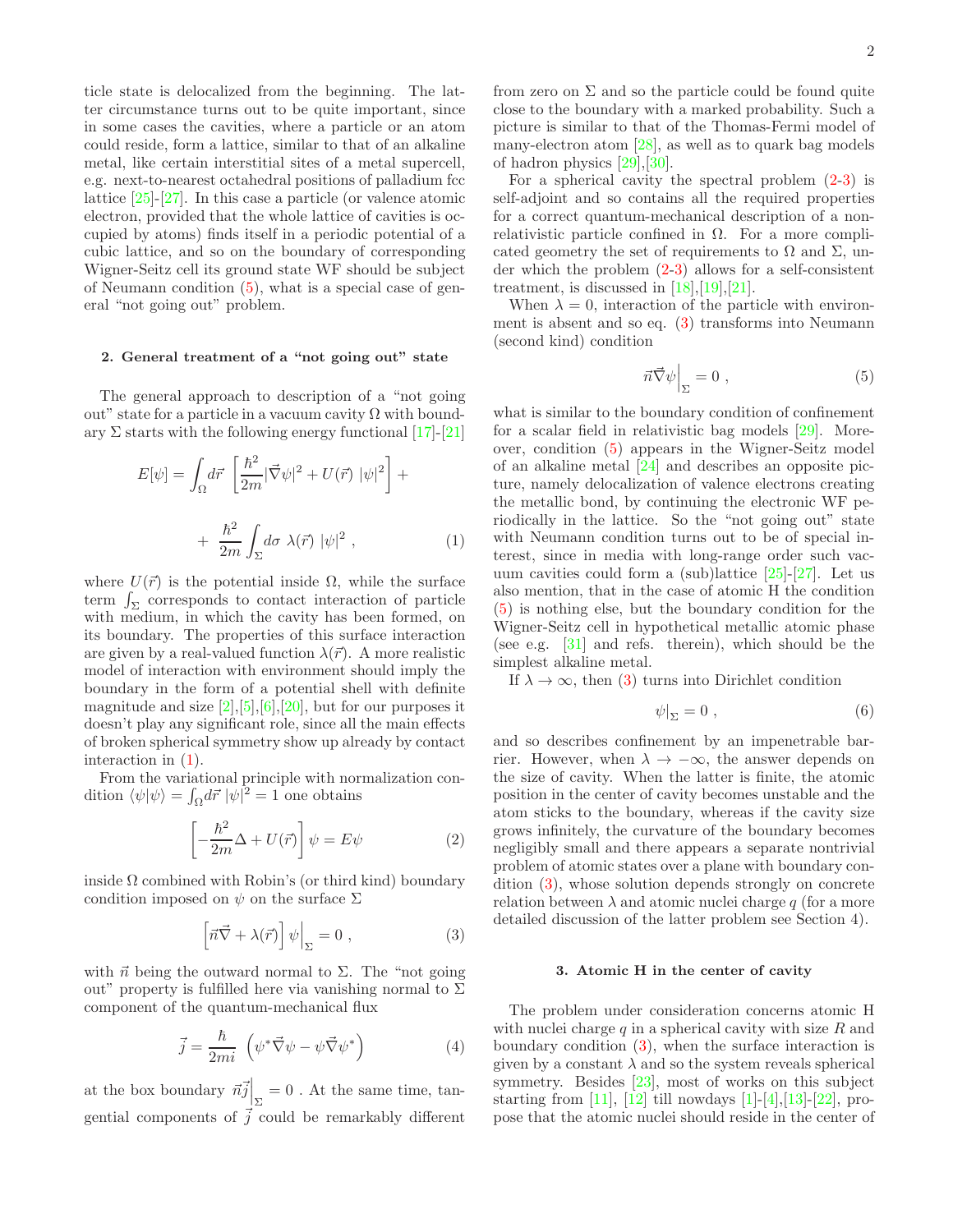cavity. Then spherical symmetry is maintained and the radial electronic WF with orbital momentum  $l$  up to a numerical factor takes the following form [\[28](#page-11-18)]

<span id="page-2-0"></span>
$$
R_l(r) = e^{-\gamma r} r^l \Phi(b_l, c_l, 2\gamma r) , \qquad (7)
$$

where

<span id="page-2-7"></span>
$$
\gamma = \sqrt{-2E}
$$
,  $b_l = l + 1 - q/\gamma$ ,  $c_l = 2l + 2$ , (8)

and  $\Phi(b, c, z)$  is the first kind confluent hypergeometric (Kummer) function. Definition, notations and main properties of the Kummer function follow ref. [\[32\]](#page-11-22). In what follows, in order to provide an effective comparison of results obtained previously, universal relativistic units  $\hbar = c = 1$  are used, wavenumber and energy are expressed in units of the electron mass  $m$ , while distances — in units of corresponding Compton length  $1/m$ , and e-m coupling constant  $\alpha$  is included in the nuclei charge  $q = Z\alpha$ . Such units are in particular quite convenient for accounting of relativistic effects as well as for numerical calculations in the Schroedinger case, since step one in Compton length units corresponds to the continuous limit of nonrelativistic problem.

Substituting [\(7\)](#page-2-0) into the boundary condition [\(3\)](#page-1-3) yields the following equation for energy levels

<span id="page-2-1"></span>
$$
[q/\gamma + (\lambda - \gamma)R - 1] \Phi_R + [l + 1 - q/\gamma] \Phi_R(b+) = 0,
$$
\n(9)

where

$$
\Phi_R = \Phi(b_l, c_l, 2\gamma R) , \ \Phi_R(b+) = \Phi(b_l + 1, c_l, 2\gamma R) . \tag{10}
$$

There are the following properties of electronic levels for an H-like atom in the center of cavity, that are of interest for further analysis. The most significant changes in the spectrum take place for  $R \to 0$ . Here it should be noted, that for atomic H the limit  $R \to 0$  requires some care, since relativistic effects give rise to the restriction  $R > 10$  for the cavity sizes, where such an approach to the confinement problem, based on boundary condition [\(3\)](#page-1-3), should be valid [\[20\]](#page-11-17). So in what follows the limit  $R \rightarrow 0$  should be understood either as a purely mathematical property of equations under consideration, or as decreasing R up to  $R \sim 10$ .

There are two types of lowest levels for atomic H in dependence on relation between  $\lambda$  and q. The first one takes place under assumption, that for  $R \to 0$  the wavenumber  $\gamma$  remains finite, and so in the vicinity of  $R = 0$  it could be represented by a series

$$
\gamma(R) = \gamma_0 + \gamma_1 R + \gamma_2 R^2 + \dots \tag{11}
$$

Expanding  $\Phi_R$ ,  $\Phi_R(b+)$  as a power series in R, to the lowest order one obtains from [\(9\)](#page-2-1) that  $l = 0$ , and by proceeding further

<span id="page-2-2"></span>
$$
\lambda = q
$$
,  $\gamma_0^2 = q^2$ ,  $\gamma_n = 0$ ,  $n \ge 1$ . (12)

From [\(12\)](#page-2-2) there follows the result, already mentioned in [\[17\]](#page-11-8),[\[18\]](#page-11-19), that when  $\lambda = q$ , then the ground state energy of atomic H in a cavity for any  $0 < R \leq \infty$  precisely coincides with that of 1s-level of the free atom

<span id="page-2-4"></span>
$$
E_{ground}(R) = E_{1s} = -q^2/2 \t\t(13)
$$

while the electronic WF coincides inside the cavity with corresponding one of free H.

Another type of levels is found by assumption, that in the vicinity of  $R = 0$  the wavenumber  $\gamma$  is represented by a series

<span id="page-2-3"></span>
$$
\gamma(R) = \frac{\xi}{\sqrt{R}} + \xi_0 + \xi_1 \sqrt{R} + \dots \tag{14}
$$

Substituting [\(14\)](#page-2-3) into eq.[\(9\)](#page-2-1), to the lowest order in  $\sqrt{R}$ one obtains again  $l = 0$ , while higher orders of expansion in  $\sqrt{R}$  yield

$$
\xi^2 = 3(q - \lambda)
$$
,  $\xi_0 = 0$ ,  $\xi_1 = \frac{q^2 + 3q\lambda + 6\lambda^2}{20\xi}$ , ... (15)

As a result, for such type of s-levels in a cavity one obtains the following dependence on the cavity size for  $R \to 0$ 

$$
E_{ground}(R) \rightarrow -\frac{3(q-\lambda)}{2R} - \frac{q^2 + 3q\lambda + 6\lambda^2}{20} + O(\sqrt{R}),
$$
  

$$
R \rightarrow 0, \qquad (16)
$$

<span id="page-2-5"></span>what coincides with [\(13\)](#page-2-4) for  $\lambda = q$ .

Qualitative explanation of linear dependence on  $q$  and  $\lambda$  in [\(16\)](#page-2-5) is quite simple. As for a particle in a spherical well [\[19\]](#page-11-20)-[\[20\]](#page-11-17), for  $R \to 0$  the electronic WF of such 1slevel inside a cavity becomes almost constant, and substitution of corresponding normalization constant into [\(1\)](#page-1-1) yields immediately the leading term in the asymptotics  $(16).$  $(16).$ 

The peculiar features of the problem [\(2-](#page-1-2)[3\)](#page-1-3) show up for  $R \to \infty$  as well, when it could be found via asymptotic expansion for  $\Phi_R$ ,  $\Phi_R(b+)$  in [\(9\)](#page-2-1), that in the case of surface attraction  $\lambda < 0$  there exists besides the discrete spectrum of the free atom one more level  $\tilde{E}(R)$  with negative limiting value  $\tilde{E}(\infty) = -\lambda^2/2$  and power behavior for  $R \to \infty$ 

<span id="page-2-6"></span>
$$
\tilde{E}(R) \to -\lambda^2/2 - (q - \lambda)/R + O(1/R^2) , R \to \infty . (17)
$$

For  $\lambda < -q < 0$  such a power level  $E(R)$  turns out to be the lowest electronic  $s$ -level for all  $R$  and looks like a shifted downwards hyperbole, as for a particle in a well  $[17], [20].$  $[17], [20].$  $[17], [20].$  $[17], [20].$ 

At the same time, the levels originating from the discrete spectrum of free H, tend for  $R \to \infty$  to their asymptotical values, corresponding to those of free H, exponentially fast [\[17\]](#page-11-8),[\[18\]](#page-11-19),[\[20](#page-11-17)]. Moreover, for atomic H in a spherical box the Runge-Lenz vector isn't conserved yet  $[19], [22],$  $[19], [22],$  $[19], [22],$  $[19], [22],$  hence these levels should be labeled with two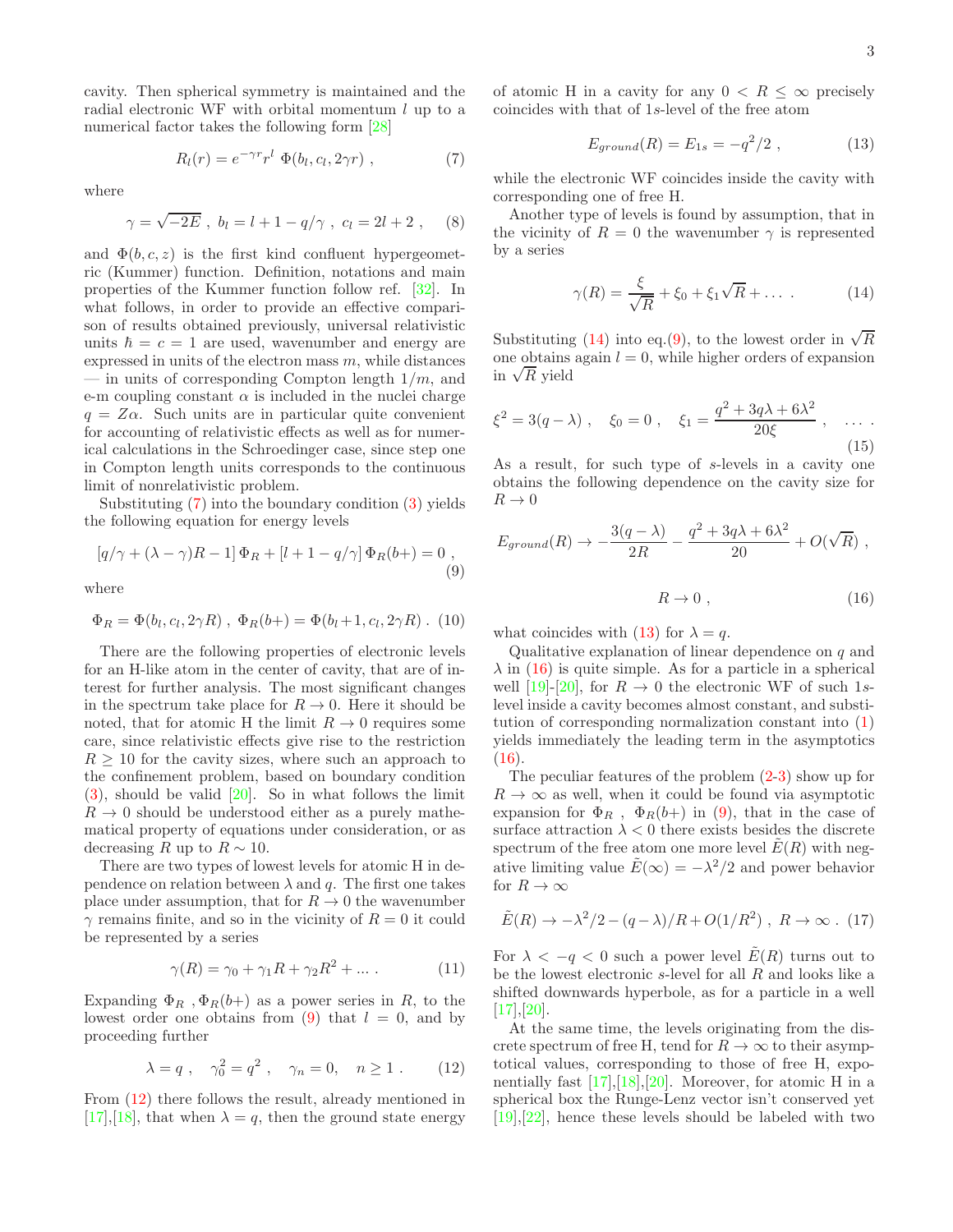quantum numbers  $n = n_r + 1$  and l. In particular, for the ns-levels one finds

$$
E_n(R) - E_n \to \left[\frac{\gamma_n}{n!}\right]^2 \frac{\lambda - \gamma_n}{\lambda + \gamma_n} (2\gamma_n R)^{2n} e^{-2\gamma_n R},
$$
  

$$
\gamma_n R \gg 1 ,
$$
 (18)

where

<span id="page-3-1"></span><span id="page-3-0"></span>
$$
E_n = -\gamma_n^2/2 \ , \quad \gamma_n = q/n \ , \quad n = 1, 2, \dots \ , \qquad (19)
$$

are the electronic ns-levels of the free atom. Remark, that levels with  $\gamma_n < \lambda$  should approach their asymptotics from above, while those with  $\gamma_n > \lambda$  from below.

It should be specially noted, that the asymptotics [\(18\)](#page-3-0) turns out to be an exceptional feature of those confined atom electronic levels, which originate from the discrete spectrum of the free atom, since such asymptotics is created by approaching the argument of the factor  $\Gamma^{-1}(b)$ , entering the asymptotics of the Kummer function  $\Phi(b, c, z)$ , to the pole  $b \to -n_r$ ,  $n_r = 0, 1, \ldots$ . Asymptotics for  $R \to \infty$  of all the other electronic levels in a cavity, which originate from the continuous spectrum of the free atom, and of the additional powerlike level [\(17\)](#page-2-6), caused by attractive interaction with environment, turns out to be a power series in  $1/R$ , and their asymptotical values could be either non-negative only, or for  $\lambda < 0$ contain one negative point  $\tilde{E}(\infty) = -\lambda^2/2$  [\[20\]](#page-11-17).

For  $\lambda = \pm \gamma_n$  the asymptotics [\(18\)](#page-3-0) modifies in the next way. The exponential behavior is preserved, while the non-exponential factor undergoes changes in such a way, that the ns-levels approach their asymptotics of the free atom from above only. For  $\lambda = \gamma_n > 0$  their asymptotics takes the form

$$
E_n(R) - E_n \to (n-1) \left[\frac{\gamma_n}{n!}\right]^2 (2\gamma_n R)^{2(n-1)} e^{-2\gamma_n R},
$$
  

$$
\gamma_n R \gg 1 ,
$$
 (20)

while for the lowest level  $E_1(R)$  the exponential part disappears completely, since in this case  $\lambda = \gamma_1 = q$ , and as it was mentioned above,  $E_1(R)$  becomes a constant, which coincides with  $E_{1s} = -q^2/2$ .

For  $\lambda = -\gamma_n < 0$  instead of [\(18\)](#page-3-0) one obtains

<span id="page-3-2"></span>
$$
E_n(R) - E_n \to \frac{1}{n+1} \left[ \frac{\gamma_n}{n!} \right]^2 (2\gamma_n R)^{2(n+1)} e^{-2\gamma_n R},
$$
  

$$
\gamma_n R \gg 1 ,
$$
 (21)

and moreover, the limiting point  $\tilde{E}(\infty)$  of the level  $\tilde{E}(R)$ with the power asymptotics  $(17)$  coincides with the corresponding level  $E_n$  of the free atom [\(19\)](#page-3-1), what in turn represents a remarkable example of von Neumann-Wigner avoiding crossing effect, i.e. near levels reflection under perturbation  $[28]$ ,  $[33]$  $[33]$  — infinitely close to each other for

 $R \to \infty$  levels  $E_n(R)$  and  $\tilde{E}(R)$  should for decreasing R diverge in opposite directions from their common limiting point  $E_n$ . Perturbation in this case is performed by the atomic nuclei Coulomb field, since under general boundary conditions [\(3\)](#page-1-3) the electronic WF doesn't vanish on the cavity boundary, and so for  $R \gg 1$  the maximum of electronic density should be shifted into the region of large distances between the electron and nuclei, where the contribution of the Coulomb field is negligible compared to boundary effects. When  $R$  decreases, the Coulomb field increases, hence  $E_n(R)$  should go upwards according to  $(21)$ , while  $E(R)$  goes downwards according to the asymptotics

$$
\tilde{E}(R) \to E_n - \frac{n+1}{n} \frac{q}{R} + O(1/R^2) , R \to \infty .
$$
 (22)

So the lowest electronic level of atomic H, confined in a cavity with Robin's condition [\(3\)](#page-1-3), turns out to be the following [\[17\]](#page-11-8),[\[18](#page-11-19)],[\[20\]](#page-11-17). For  $\lambda = q$  it acquires the constant value  $E_{1s}$  of the free atom, for  $\lambda > -q$  behaves for  $R \rightarrow 0$  according to [\(16\)](#page-2-5) with an energy shift depending on sign  $(\lambda - q)$  and for  $R \to \infty$  it approaches  $E_{1s}$  exponentially fast, while for  $\lambda \le -q < 0$  transforms into the level  $E(R)$  with power asymptotics [\(17\)](#page-2-6).

## 4. The machinery of spherical symmetry breaking for atomic "not going out" state

Actually the assumption of spherical symmetry of the atomic ground state in a spherical box doesn't hold for  $\lambda < q$ . The reason is that for boundary conditions [\(3\)](#page-1-3) electronic WF could be localized in the vicinity of the cavity boundary, hence the most favorable atomic configuration should be that one, when the atomic nuclei is shifted from the center of cavity. What is here the most nontrivial, that while for  $\lambda < 0$  the atomic displacement turns out to be an almost obvious consequence of electron attraction to the cavity boundary, for  $\lambda > 0$ , i.e. for electron reflection from the boundary, the emerging asymmetric distortion of electronic WF could yield an energy decrease as well. Moreover, there appears a quite complicated dependence on the cavity size. The crucial role in this effect is played by the boundary condition [\(3\)](#page-1-3). The fine structure and other spin effects turn out to be negligibly small compared to those coming from the boundary condition and so are neglected in what follows.

As a first step let us consider this effect via special kind trial function. For these purposes the coordinate frame with origin in the cavity center turns out to be the most convenient. Assuming that the adiabatic approximation is valid, for atomic nuclei placed in the point  $\vec{a} = (0, 0, a)$ the electronic hamiltonian takes the form (in what follows the genuine atomic H with  $Z = 1$  is considered, hence  $q = \alpha$ )

<span id="page-3-3"></span>
$$
H_{el} = -\frac{1}{2} \Delta_{\vec{r}} - \frac{\alpha}{|\vec{r} - \vec{a}|} \,. \tag{23}
$$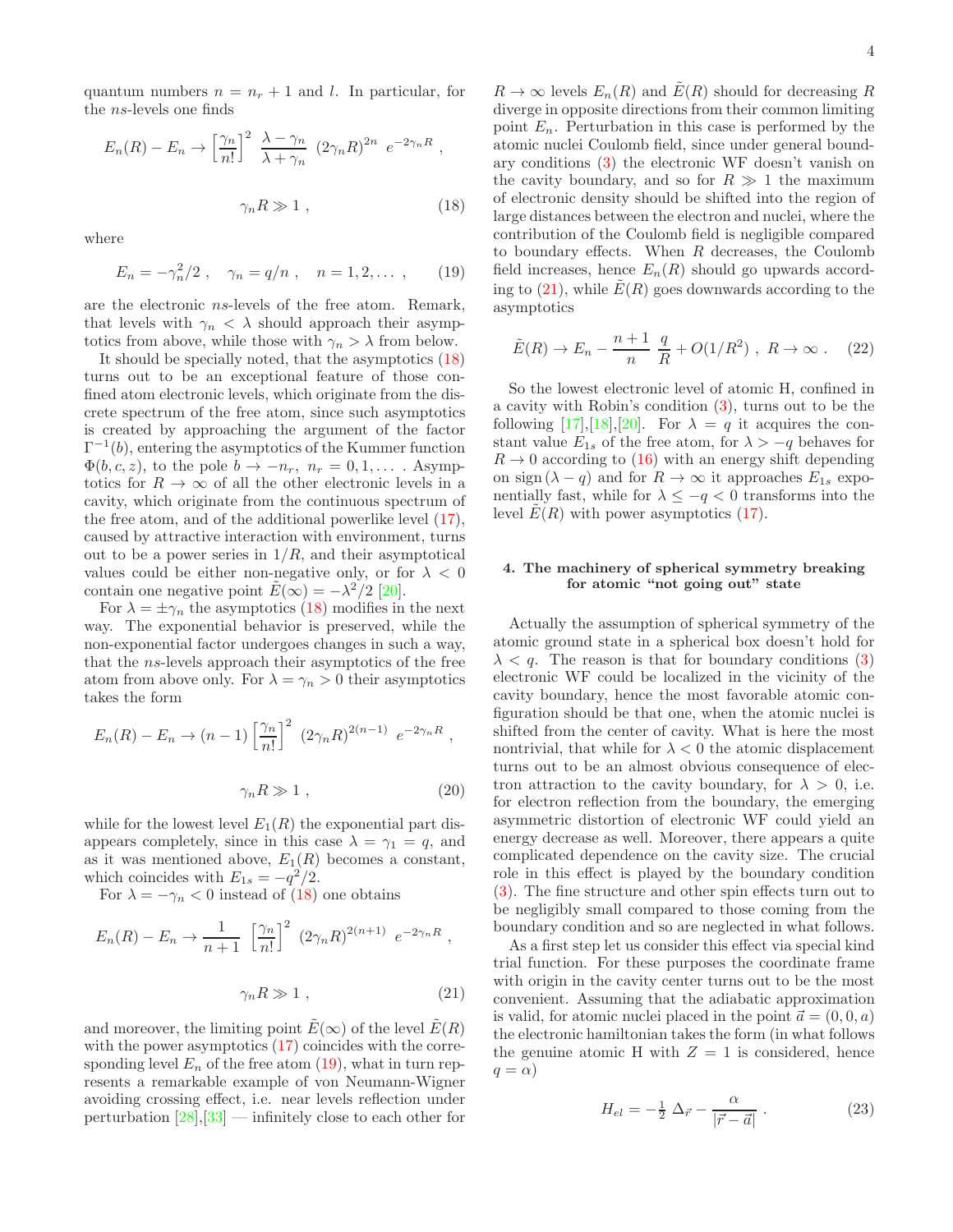The trial function is chosen as a superposition of N first angular harmonics with zero momentum projection on z-axis (rotation over z-axis maintains the symmetry, so  $l_z$  remains an actual quantum number, while the energy eigenvalue is minimized for  $l_z = 0$ )

<span id="page-4-1"></span>
$$
\Psi_{tr}(r,\theta) = \sum_{l=0}^{N} c_l R_l(r) P_l(\cos\theta) , \qquad (24)
$$

and with radial functions of the structure similar to that of lowest H-levels with momentum  $l$ 

$$
R_l(r) = d_l \ r^l e^{-\gamma_l r}.
$$
 (25)

The variation parameters are here the coefficients  $c_l$ , which could be taken real from the beginning, while  $\gamma_l$ ,  $d_l$ are determined via boundary condition and normalization of  $\Psi_{tr}$ 

<span id="page-4-0"></span>
$$
\gamma_l = \lambda + \frac{l}{R}
$$
,  $d_l = \left(\frac{2l+1}{4\pi} \frac{(2\gamma_l)^{2l+3}}{\Gamma(2l+3,0,2\gamma_l R)}\right)^{1/2}$ , (26)

with  $\Gamma(z, x_0, x_1) = \int_{x_0}^{x_1} t^{z-1} e^{-t} dt$  being the generalized incomplete gamma-function. With  $\gamma_l$  taken in the form [\(26\)](#page-4-0) such a trial function fulfills exactly the boundary condition [\(3\)](#page-1-3), and so a nonzero displacement shows up already for  $\lambda > 0$ .

The normalization of the trial function takes the form

$$
\langle \Psi_{tr} | \Psi_{tr} \rangle = \sum_{l=0}^{N} c_l^2 , \qquad (27)
$$

while for the energy functional [\(1\)](#page-1-1) one obtains the following quadratic form in  $c_l$ 

$$
E[\Psi_{tr}] = \langle \Psi_{tr} | H | \Psi_{tr} \rangle = \sum_{l=0}^{N} c_l A_{ls} c_s , \qquad (28)
$$

where

$$
A_{ls} = (K_l + \lambda B_l)\delta_{ls} - 2\alpha V_{ls} . \qquad (29)
$$

In the matrix  $A_{ls}$  the diagonal kinetic  $K_l$  and surface  $B_l$ terms can be written as

$$
K_l = \frac{d_l^2}{(2l+1)(2\gamma_l)^{2l+1}} \left[ \frac{1}{4} \Gamma(2l+3,0,2\gamma_l R) - \right]
$$

$$
-l\Gamma(2l+2,0,2\gamma_lR) + (2l+1)\Gamma(2l+1,0,2\gamma_lR)] ,
$$
\n(30)

$$
B_l = \frac{d_l^2}{(2l+1)} R^{2l+2} e^{-2\gamma_l R} , \qquad (31)
$$

while for the Coulomb interaction the terms  $V_{ls}$ 

$$
V_{ls} = \sum_{k=|l-s|}^{l+s} W_{lsk}(a) \begin{pmatrix} l & s & k \\ 0 & 0 & 0 \end{pmatrix}^2, \tag{32}
$$



FIG. 1:  $E_{tr}(a)$  for  $R = 600$ ,  $\lambda = 0.2\alpha$ .

where

$$
W_{lsk}(a) = d_l \left( \frac{\Gamma(l + s + k + 3, 0, (\gamma_l + \gamma_s)a)}{a^{k+1}(\gamma_l + \gamma_s)^{l+s+k+3}} + \right)
$$
  
+ 
$$
a^k \frac{\Gamma(l + s - k + 2, (\gamma_l + \gamma_s)a, (\gamma_l + \gamma_s)R)}{(\gamma_l + \gamma_s)^{l+s-k+2}} \right) d_s,
$$
(33)

are responding.

 $E_{tr}$  is determined from the variational problem for  $c_l$ via secular equation

$$
\det|A_{ls} - E_{tr}\delta_{ls}| = 0 , \qquad (34)
$$

which could be easily solved by means of standard numerical recipes. The resulting dependence  $E_{tr}(a)$ , obtained for  $N = 10$ , is shown on Fig.1 The minimum on the curve  $E_{tr}(a)$  depends strongly on actual values of  $\lambda$  and R. Tab.1 shows the relation between the energy  $E_0(0)$ of unshifted H lowest level, calculated from [\(9\)](#page-2-1), and the minimal value  $E_{tr}(a_{min})$  found for  $E_{tr}(a)$ .

| $R_{\rm}$<br>$\lambda/\alpha$ | 200 | 400                                                                                        | 600 800 1000 1200 1400 |  |  |
|-------------------------------|-----|--------------------------------------------------------------------------------------------|------------------------|--|--|
| 0.5                           |     | $-0.473$ $-0.388$ $-1.669$ $-2.839$ $-3.279$ $-3.362$ $-3.362$                             |                        |  |  |
| 0.0                           |     | $1.425$   $4.673$   $4.005$   $2.169$   $0.512$   $-0.843$   $-1.963$                      |                        |  |  |
| $-0.5$                        |     | 4.530 $\big  11.312 \big  12.968 \big  12.078 \big  9.977 \big  8.086 \big  6.505$         |                        |  |  |
| $-1.0$                        |     | 8.001 16.233 17.719 17.241 16.213 15.082 13.998                                            |                        |  |  |
| $-1.5$                        |     | $\vert 11.221 \vert 19.188 \vert 19.890 \vert 18.887 \vert 17.494 \vert 16.1 \vert 14.822$ |                        |  |  |

Tab.1. The values of  $\Delta E = E_0(0) - E_{tr}(a_{min})$ , given in eV, for  $R = 200-1400$  and 5 values of  $\lambda/\alpha$  from the range  $-1.5 \leq$  $\lambda/\alpha \leq 0.5$ .

So in the trial function approximation [\(24\)](#page-4-1) there is no effect for  $\lambda/\alpha = 0.5$  and any R from the range considered above, while for other  $\lambda$  the shift is already present, but the dependence of the depth of shifted minimum on R isn't monotonic — the mostly pronounced effect is achieved for  $400 < R < 600$ .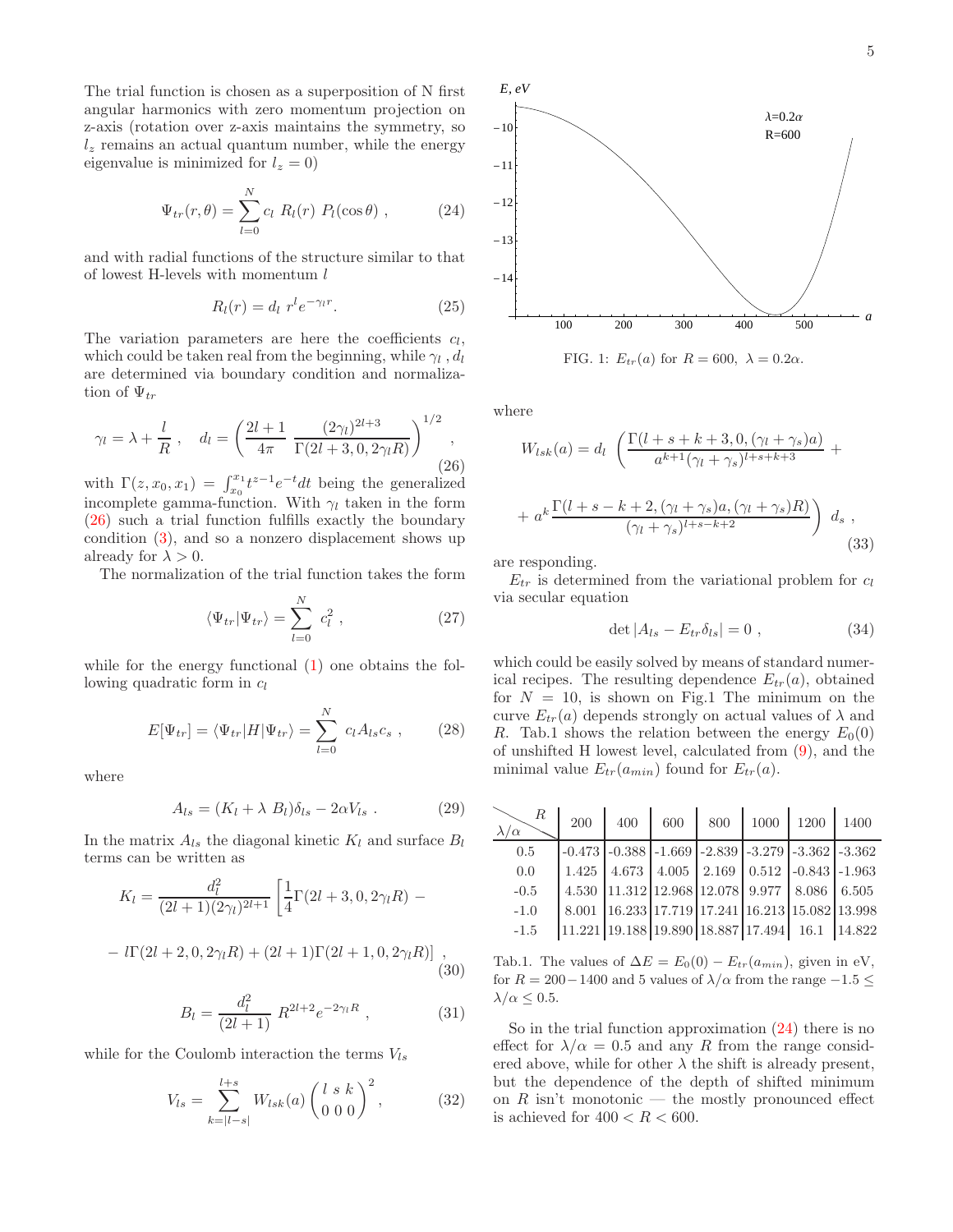(Quasi)exact analysis of atomic displacement is performed numerically on the basis of the following algorithm. Let us pass to the coordinate frame with origin in the proton. Assuming that the proton shift from cavity center is a in Oz direction, for the distance  $r_{\Sigma}$  between the proton and cavity boundary one finds the following dependence on the polar angle  $\theta$ 

<span id="page-5-1"></span>
$$
r_{\Sigma}(\theta) = \sqrt{R^2 - a^2 \sin^2 \theta} - a \cos \theta , \qquad (35)
$$

operator  $\left. \vec{n} \vec{\nabla} \right|_{\Sigma}$  in the proton rest frame takes the form

$$
\vec{n}\vec{\nabla}\Big|_{\Sigma} = \left(A\frac{\partial}{\partial r} + B\frac{\partial}{\partial \theta}\right)\Big|_{r=r_{\Sigma}},\tag{36}
$$

where

$$
A = \frac{\sqrt{R^2 - a^2 \sin^2 \theta}}{R}, \quad B = -\frac{a \sin \theta}{R r_{\Sigma}(\theta)}.
$$
 (37)

The ground state electronic WF is assumed to be of the form  $(24)$  with  $R_l(r)$  being now the radial Coulomb functions  $(7-8)$  $(7-8)$ , while coefficients  $c_l$  are determined from the boundary condition  $(3)$ , what leads to secular equation for the energy levels of the form

<span id="page-5-2"></span>
$$
\det I = 0 \tag{38}
$$

where

<span id="page-5-0"></span>
$$
I_{ls} = \int_{-1}^{1} dx \left[ (AR'_l + \lambda R_l) P_l(x) + BR_l P_l^1(x) \right]_{r=r_{\Sigma}} P_s(x) .
$$
\n(39)

In [\(39\)](#page-5-0) the argument of Kummer function is  $r_{\Sigma}$  [\(35\)](#page-5-1), where  $\cos \theta = x$ , thence the integral in [\(39\)](#page-5-0) cannot be calculated analytically, but allows for a detailed numerical analysis. For  $100 < R < 1000$  the precision of order 0,01 eV for the lowest level is achieved for  $N > 12$ . Check-up of calculations based on [\(38-](#page-5-2)[39\)](#page-5-0) is performed by means of direct solution of initial Schroedinger eq. with hamiltonian [\(23\)](#page-3-3) via shooting from the cavity center into boundary condition with such a number of harmonics, that provides relative error to be not more than 5%. For these purposes 18-36 angular harmonics are used, while for calculations based on [\(38](#page-5-2)[-39\)](#page-5-0) their number is 12-16, but in the latter case there appears an additional problem with controlling the required precision in [\(39\)](#page-5-0), since it contains integration of oscillating functions with very large, exceeding several orders in magnitude, jumps of amplitudes, what requires application of arbitrary-precision (bignum) arithmetics.

The typical behavior of the lowest electronic level  $E_0(a)$  compared to the estimate via trial function  $(24)$ is shown on Fig.2. On the whole, it reproduces the result obtained by means of [\(24\)](#page-4-1), but now the displacement effect takes place for sufficiently more large  $\lambda > 0$ , while the well, where the energy is minimized, turns out to be much deeper with a pronounced barrier for  $a \to R$ , which emerges due to significant increase of deformation,



FIG. 2:  $E_0(a)$  (solid line),  $E_{tr}(a)$  (dashed line) for  $R =$ 600,  $\lambda = 0.2\alpha$ .



FIG. 3: Phase diagram for the displacement effect.

hence of gradients, in electronic WF, when the proton approaches the box boundary.

Phase diagram for regions of existence and absence of the displacement effect in parametrization  $\lambda/\alpha$ , R is shown on Fig.3. The boundary curve between these regions is determined from relation  $\partial E_0(a)/\partial a = 0$  for  $a \to 0$  and henceforth is marked as  $\lambda^*(R)$  or  $R^*(\lambda)$ . The displacement effect is always absent for  $\lambda > \alpha$ , what is a direct consequence of that for the lowest electronic state in a cavity with boundary condition [\(3\)](#page-1-3) for  $\lambda = \alpha$ and any R there exists the exact solution  $(13)$  with H placed in the center, which coincides with 1s-level of the free atom. For larger  $\lambda$  the reflection from the boundary becomes even greater uniformly in all directions, hence H remains in the cavity center. For  $\lambda < \alpha$  the atomic displacement depends on relation between  $\lambda$  and  $\lambda^*(R)$ . When  $\lambda < \lambda^*(R)$ , a nonzero displacement becomes an immanent feature of atomic ground state, the more pronounced, the smaller the ratio  $\lambda/\lambda^*$  turns out to be.

The dependence of the shifted electronic energy minimum  $E_{min} = E_0(a_{min})$  on  $\lambda/\alpha$  for cavity sizes from the range  $100 < R < 1000$  is shown on Fig.4. Fig.5 repre-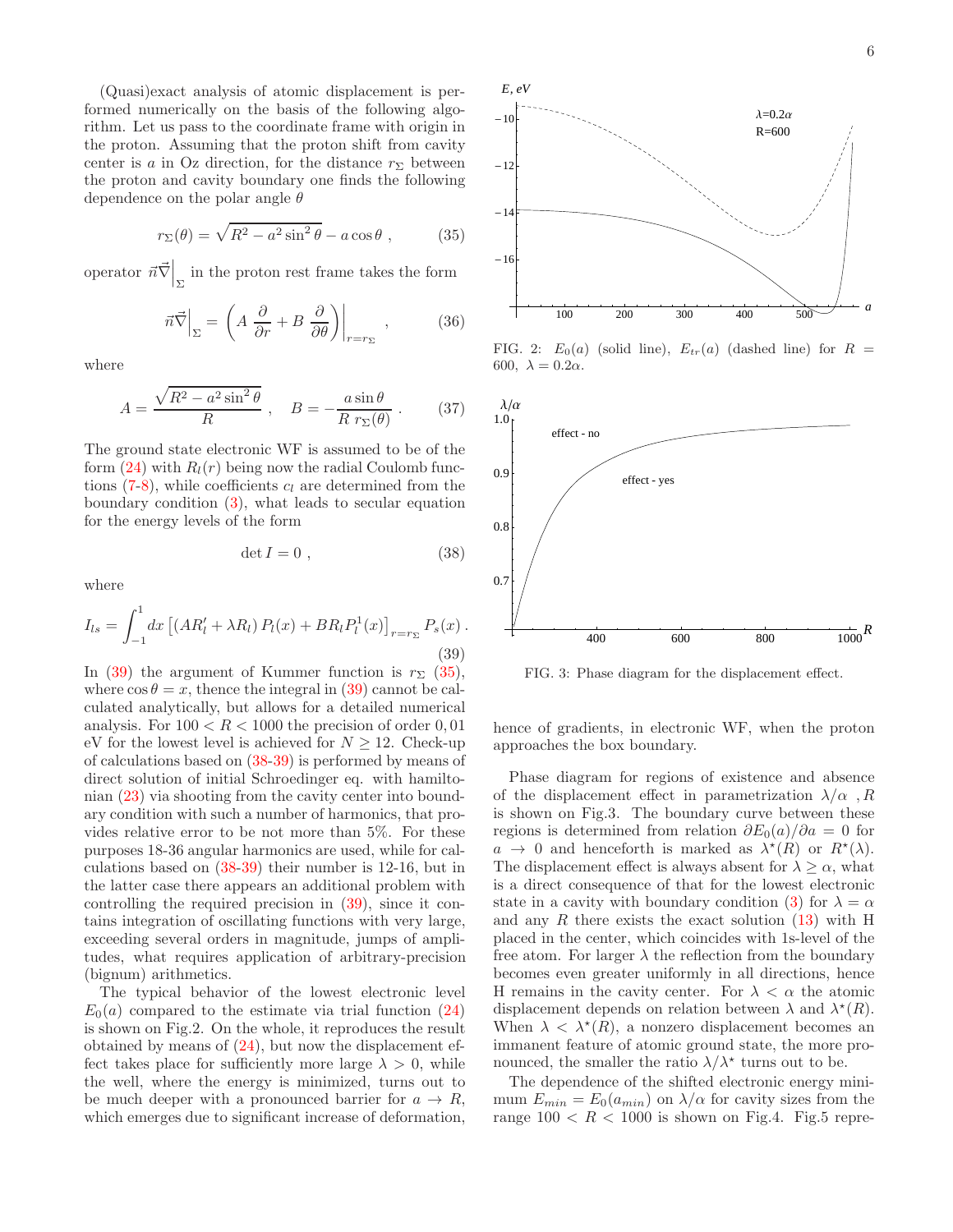

FIG. 4: The dependence of the shifted energy minimum  $E_{min} = E_0(a_{min})$  on  $\lambda/\alpha$ .



FIG. 5: The dependence of the parameter  $x = a_{min}/R$  for the energy minimum on  $\lambda/\alpha$ .

sents the dependence on  $\lambda/\alpha$  of the ratio between the displacement of the energy minimum and the cavity size  $x = a_{min}/R$  for the same range  $100 < R < 1000$ , while Fig.6 shows the dependence on  $\lambda/\alpha$  of the relative distance between the boundary surface and the position of the minimum  $1 - x = (R - a_{min})/R$ , which to a certain degree turns out to be more informative, than the relative displacement itself (see discussion below given in connection with the asymptotics for  $R \to \infty$ ).

The dependence on  $R$  turns out to be more cumbersome, since there appears now a specific scale of length in the problem — the critical cavity radius  $R^*(\lambda)$ , which separates the regions of existence and absence of the displacement effect. Therefore in dependence on relation between  $R$  and  $R^*$  the atomic behavior turns out sufficiently different. For  $R \leq R^*$  the displacement is absent, for  $R \simeq R^*$  the effect is extremely small, since the lowest level WF is dominated by the s-wave, and so there appears the scenario of an H in the cavity center, while the displacement shows up as a perturbation of the central problem only. For  $R > R^*$  angular harmonics with  $l \neq 0$  start to produce a significant contribution, there



FIG. 6: The dependence of the parameter  $1 - x = (R$  $a_{min}$ )/R for the energy minimum on  $\lambda/\alpha$ .

appears a marked deformation of electronic WF and the displacement effect grows rapidly. For  $R \gg R^*$  there appears another effect — since the boundary curvature becomes small, the displacement tends to the asymptotical regime of an H "soaring" over a plane at some height, defined by actual values of q and  $\lambda$ .

By itself the problem of an H-like atom "soaring" over a plane with boundary condition [\(3\)](#page-1-3) requires a separate and highly nontrivial analysis, since in this case an interplay between two different symmetries — spherical Coulomb and the axial one, caused by the boundary condition on a plane, takes place. Therefore the problem requires quite different methods of analysis and won't be discussed here in detail. Here only a brief sketch of most important features of this problem, which are necessary for correct interpretation of results for a box of extremely large size, will be presented. Firstly, for  $\lambda \geq q$ a sufficiently strong reflection, which pushes H infinitely far from the plane, takes place. This is because for such  $\lambda$  and any finite R the atom resides in the cavity center. It should be noted, that already this effect is nontrivial, since an infinite atomic jump away from the plane takes place for finite  $\lambda \geq q$ . On the contrary, for  $\lambda < q$  the energy of the lowest electronic level is minimized at finite distances d between them. This statement could be verified via following variational estimate. Let us pass to the cylindrical coordinates  $(\rho, \varphi, z)$ , when the lowest level WF takes the form  $\psi(\rho, z)$ , the position of atomic nuclei over a plane  $z = 0$  is given by  $\vec{d} = (0, 0, d)$ , while the corresponding energy functional is written as

$$
E[\psi] = \int_0^\infty dz \int \rho d\rho \left[ \frac{1}{2} |\vec{\nabla}\psi|^2 + U(\rho, z) |\psi|^2 \right] +
$$
  
+ 
$$
\frac{\lambda}{2} \int \rho d\rho |\psi(\rho, 0)|^2 , \qquad (40)
$$

where

<span id="page-6-0"></span>
$$
U(\rho, z) = -q/\sqrt{\rho^2 + (z - d)^2} . \tag{41}
$$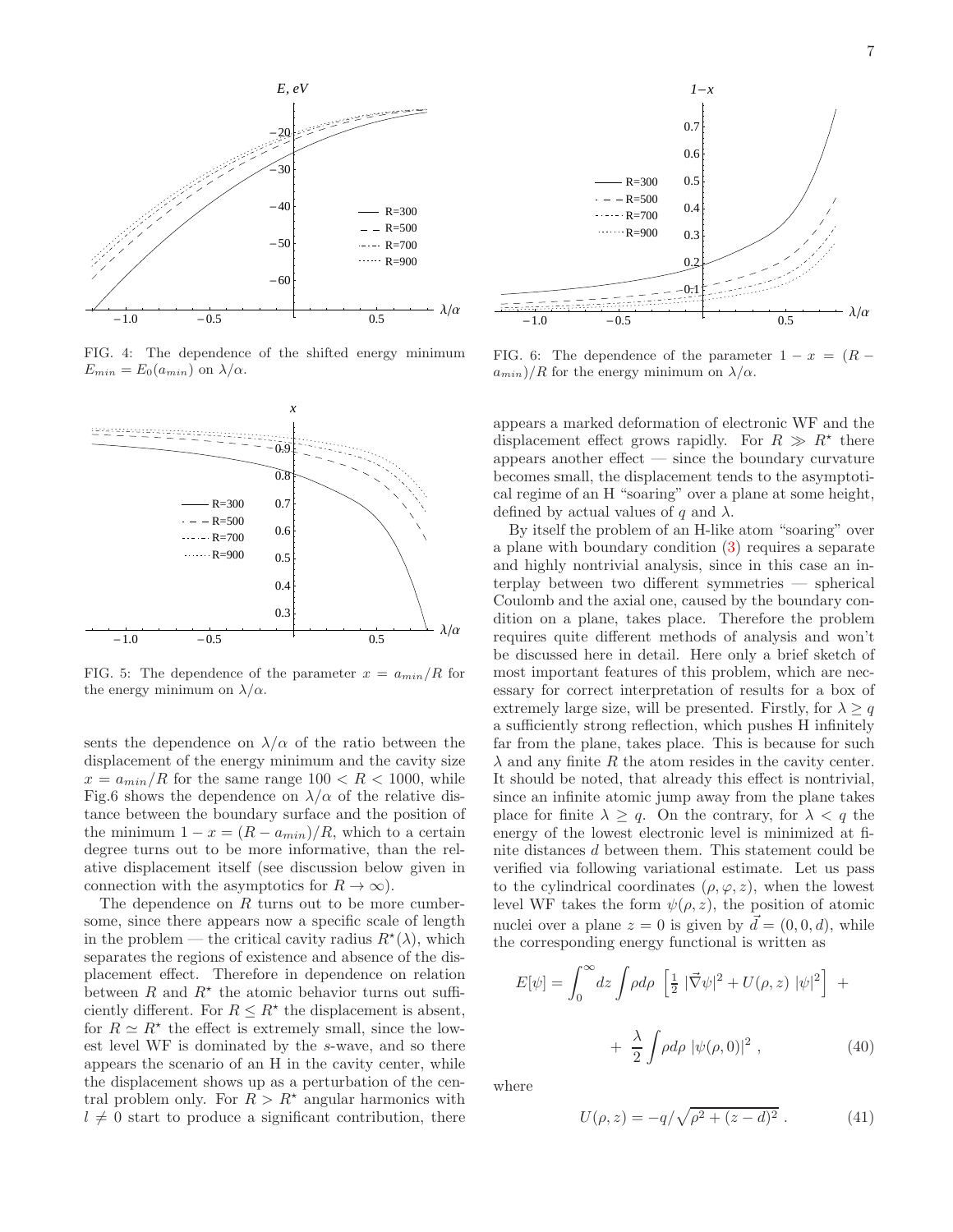The pertinent trial function is chosen in the form

<span id="page-7-2"></span>
$$
\Psi_{tr}(\rho, z) = C \exp \left[ -A\sqrt{\rho^2 + (z - d)^2} - B(z - d) \right],
$$
\n(42)

with  $C$  being the normalization factor, while  $A, B$  are the variational parameters. To establish the existence of a nontrivial minimum in  $E_0(d)$  for finite d and  $\lambda < q$ , it suffices to deal with fixed values of parameters  $A = 1$ ,  $B = 0$  without exploring the variational procedure for their definition. In this case one obtains from [\(40\)](#page-6-0) for the estimate of the lowest level energy

<span id="page-7-0"></span>
$$
E[\Psi_{tr}] = -\frac{q^2}{2} \frac{1 - e^{-2qd}(1 + 2\lambda d + \lambda/q - qd)/2}{1 - e^{-2qd}(1 + qd)/2} \ . \tag{43}
$$

Now let  $qd \gg 1$ , what means actually that  $d \gg a_B$ . Then it is possible to represent [\(43\)](#page-7-0) as a series in powers of  $\exp(-2qd)$ , what leads to the following result for  $E_{tr}$ 

<span id="page-7-1"></span>
$$
E_{tr} = -q^2/2 + e^{-2qd} \left[ \lambda/q + 2qd(\lambda/q - 1) \right] + O(e^{-4qd}).
$$
\n(44)

At this stage we recall the results of the preceding section, that  $E_0(d \to \infty) = -q^2/2$  for  $\lambda > -q$  and  $E_0(d \to \infty) = -\lambda^2/2$  for  $\lambda < -q$ . Proceeding further, from [\(44\)](#page-7-1) one finds, that when  $|\lambda/q| < 1$ , there holds for sufficiently large qd, that  $E_{tr} < -q^2/2$ , i.e. for the trial function of the form  $(42)$   $E_{tr}$  turns out to be smaller, than the exact value of electronic energy for infinite distance between the atom and plane. So the minimal energy of the electronic level is achieved in this case for (possibly quite large), but definitely finite distance between the atom and plane. At the same time, for  $\lambda < -q$  this effect should be even stronger, since the electronic attraction to the plane increases. The circumstance, that the function [\(42\)](#page-7-2) doesn't satisfy the boundary condition [\(3\)](#page-1-3), which takes now the form

<span id="page-7-3"></span>
$$
(\partial/\partial z - \lambda) \psi(\rho, z)|_{z=0} = 0 , \qquad (45)
$$

cannot pose any problems for the status of the estimate considered above. The reason is that [\(3\)](#page-1-3) and [\(45\)](#page-7-3) appear as additional equations within the variational problem for energy functionals [\(1,](#page-1-1) [40\)](#page-6-0), caused by restrictions on the integration region, and so should be satisfied only by the exact solution, corresponding to the true energy minimum, while  $E_{tr}$ , obtained from [\(40\)](#page-6-0) via integration over the same region  $z \geq 0$ , turns out to be a correct estimate for exact minimum of the functional [\(40\)](#page-6-0) from above.

By means of [\(44\)](#page-7-1) it is also possible to estimate the distance from the plane via position of the minimum of  $E_{tr}(d)$ 

<span id="page-7-4"></span>
$$
d_{min} = \frac{1}{2(1 - \lambda/q)} \,. \tag{46}
$$

Here it should be noted once more, that formulae [\(44\)](#page-7-1) and [\(46\)](#page-7-4) can be used as estimates for the position of electronic energy minimum for sufficiently large d and

correspondingly  $d_{min}$  only. Actually they could be remarkably different from the true energy minimum, since the parametes  $A$  and  $B$  in the trial function  $(42)$  are chosen in the simplest way, ignoring the variational procedure, just in order to establish the fact of attraction between the atom and plane for  $\lambda < q$ . Nethertheless, as the (quasi)exact numerical solution shows, these estimates agree quite well with the true minimum, whenever the latter is reached at sufficiently large distance between the atom and plane.

The results of numerical calculations of correct values for the electronic energy minimum of atomic H over a plane, obtained via gradient descent method, are shown in Tab.2.

| $\lambda/q$ | $d_{min}$ | $E_{min}$ |
|-------------|-----------|-----------|
| 0.8         | 324.7     | $-13.61$  |
| 0.6         | 158.6     | $-13.90$  |
| 0.3         | 86.0      | $-15.45$  |
| (0, 0)      | 57.3      | $-18.47$  |
| $-0.3$      | 42.3      | $-23.20$  |
| $-0.6$      | 33.4      | $-29.68$  |
| $-1.2$      | 23.3      | $-48.72$  |

Tab.2. (Quasi)exact values for the position and value (in eV) of the energy minimum for the lowest electronic level of atomic H over a plane.

First line in Tab.2 shows, that the minimum of electronic energy of atomic H for  $\lambda = 0.8\alpha$  lyes sufficiently far from the plane —  $d_{min} \simeq 2.37a_B$ , and so agrees quite well with estimate  $(46)$  presented above, which gives in this case for  $d_{min}$  the value  $\simeq 2.5a_B$ .

Now let us present (quasi)exact numerical results for the behavior of atomic H in a cavity of large size  $R$ , which show explicitly, how it approaches the asymptotical regime of "soaring" over a plane. Figs. 7-9 demonstrate the dependence on  $R$  of the bound energy and displacement for the lowest electronic level in the range  $-1.2 \leq \lambda/\alpha \leq 0.8$ . It should be specially noted, that for  $\lambda = 0.8\alpha \simeq \lambda^*$  the displacement effect presented on Figs. 7,8 shows up very weakly (see Fig.10 below too), since it takes place only in cavities with  $R > R^* \gg a_B$ , when the displacement itself turns out to be quite large too, while the decrease of the level energy is very small. Therefore for such  $\lambda$  an enhanced precision by calculation of the effect is required, what is achieved via smooth extrapolation of contributions of angular harmonics from the range 20-30-40-50 to more large values, that allows in turn for a correct account of contribution from higher orbital momenta up to  $l \sim 100 - 200$  and even more.

On Fig. 7 the curves for the electronic bound energy as a function of  $R$  are shown, Fig.8 represents the dependence on  $R$  for the relative displacement in units of R of the energy minimum  $x = a_{min}/R$  for the same  $\lambda/\alpha$ , while Fig.9 displays the distance between the box boundary and the position of the energy minimum  $d_{min} = R - a_{min}$ . On the contrary to Figs. 7,8,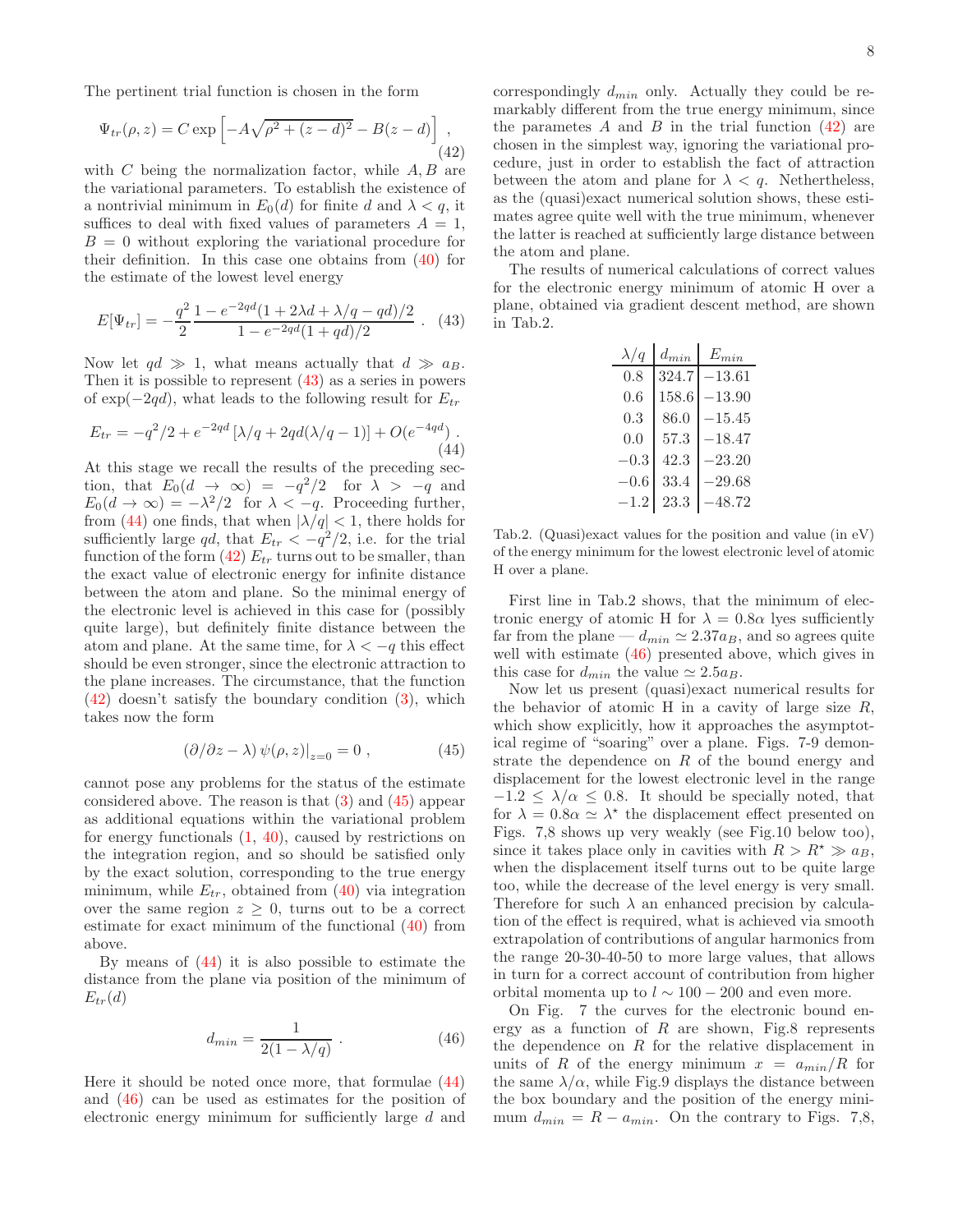

FIG. 7: The behavior of  $E_{min} = E_0(a_{min})$  as a function of R for fixed  $\lambda$  from the range  $-1.2 \leq \lambda/\alpha \leq 0.8.$ 



FIG. 8: The dependence of the parameter  $x = a_{min}/R$  for the electronic energy minimum on R



FIG. 9: The dependence of the distance between the cavity boundary and the electronic energy minimum  $d_{min} = R$  $a_{min}$  on  $R$ .

each curve shown on Fig.9 contains a minimum for finite R from the range  $100 < R < 1000$ , which is well pronounced for  $\lambda = 0.8\alpha \simeq \lambda^*$ , but for decreasing  $\lambda$ , hence for increasing attraction to the boundary, becomes rapidly very weak. The reason is that for such box sizes the distance between the atom and the box boundary approaches its asymptotical value corresponding to the atomic "soaring" over a plane more and more quickly, while for  $\lambda = 0.8\alpha \simeq \lambda^*$  in the range  $100 < R < 1000$ this effect isn't present yet.

A comparison of results for a box of a large size  $R =$  $7a_B \simeq 1000$  and for a plane with  $R = \infty$  is given in Tab.3, which confirms the result quoted above — with growing  $\lambda/q$  a more and more large R is required for approaching the asymptotical regime.

| $\lambda/q$ |       | $d_{min}(\infty)   d_{min}(7a_B)   E_{min}(\infty)   E_{min}(7a_B)$ |          |          |
|-------------|-------|---------------------------------------------------------------------|----------|----------|
| 0.8         | 324.7 | 253.5                                                               | $-13.61$ | $-13.68$ |
| 0.6         | 158.6 | 141.4                                                               | $-13.90$ | $-14.23$ |
| 0.3         | 86.0  | 81.5                                                                | $-15.45$ | $-16.37$ |
| 0.0         | 57.3  | 55.8                                                                | $-18.47$ | $-20.18$ |
| $-0.3$      | 42.3  | 41.8                                                                | $-23.20$ | $-25.81$ |
| $-0.6$      | 33.4  | 33.3                                                                | $-29.68$ | $-33.32$ |
| $-1.2$      | 23.3  | 23.3                                                                | $-48.72$ | $-54.48$ |

Tab.3. The position and magnitude (in eV) of the energy minimum for the lowest electronic level of atomic H over a plane  $(R = \infty)$  and for a cavity of a large radius  $(R = 7a_B)$ .

## 5. Atomic H ground state shifted from the center of cavity

Now let us turn to the dynamics of atomic H as a whole by treating the position of atomic nuclei  $\vec{a}$  as a dynamical variable. The dynamics of nuclei restores the broken by atomic displacement initial  $SO(3)$  via rotations of the shifted atom around the cavity center, whereas angular components of  $\vec{a}$  serve as Goldstone modes, which describe fluctuations of spontaneous average (atomic displacement) under SO(3) group transformations.

Within adiabatic approximation the corresponding effective hamiltonian for the dynamics of atomic nuclei takes the form

$$
H_{eff} = -\frac{1}{2M}\Delta_{\vec{a}} + E_0(a) + E_{rec}(a) , \qquad (47)
$$

with M being the nuclei (proton) mass,  $E_0(a)$  is the lowest electronic level, considered in detail in the preceding section, while  $E_{rec}(a)$  is a specific effect, analogous to the recoil effect for the free atom, when a correction

$$
\Delta E_{rec} = \frac{m}{M} \langle \frac{\vec{p}^2}{2m} \rangle_{el} \tag{48}
$$

appears. In the case under consideration  $E_{rec}(a)$  is caused by nuclei back-reaction on the electronic WF de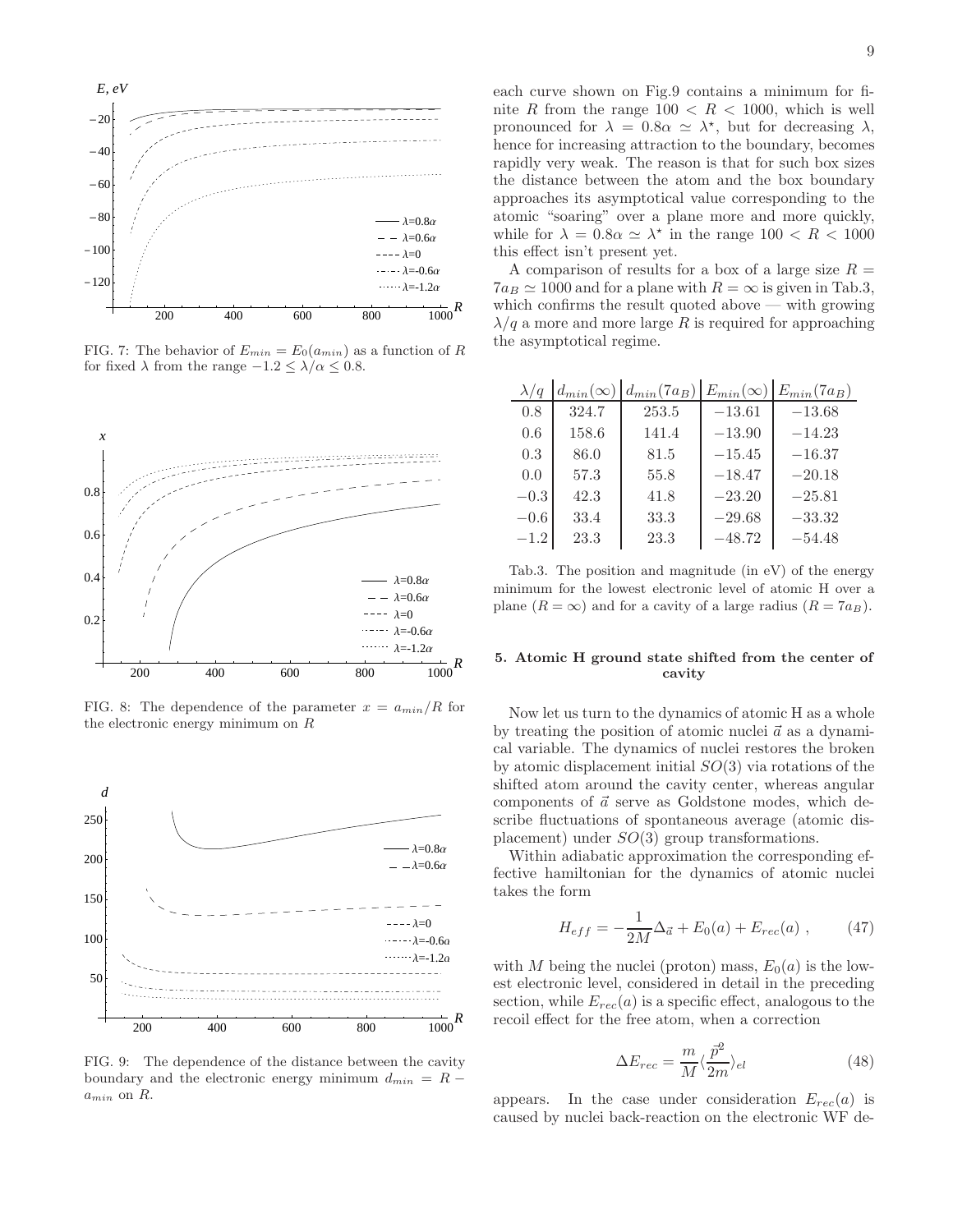formation and takes the same form

<span id="page-9-0"></span>
$$
E_{rec}(a) = \frac{1}{2M} \langle \psi_{el} | \bar{p}_a^2 | \psi_{el} \rangle \tag{49}
$$

with that crucial difference, that now  $\vec{p}_a = -i\vec{\nabla}_a$  doesn't possess the status of spatial translations generator for the electronic  $\psi_{el}(\vec{r}, \vec{a})$ , rather it defines the "kinetic" effect of electronic WF distortion caused by atomic displacement. The most consistent way to derive the expression [\(49\)](#page-9-0) is based on field quantization in the vicinity of a boson soliton by means of collective (group) variables (see [\[34\]](#page-11-24)-[\[36\]](#page-11-25) and refs. therein). In the case under consideration the role of bosonic soliton is played by the atomic nuclei with Coulomb field, while the electronic state appears as one-particle excitation in the Furry picture for fermion (electron-positron) field, that is considered in soliton background at the same footing with secondly quantized bosonic component. For a translationally invariant system, when the total momentum is conserved, the kinetic energy operator to the leading order of expansion in inverse powers of soliton mass takes the form [\[35\]](#page-11-26),[\[36\]](#page-11-25)

<span id="page-9-1"></span>
$$
E_{kin} = \frac{1}{2M} \left[ \vec{P} + \cdot \int d\vec{r} \ \vec{\nabla}\Phi \ \Pi : + \cdot \int d\vec{r} \ \chi^+ \ i\vec{\nabla}\chi : \right]^2, \tag{50}
$$

with M being the soliton (atomic nuclei) mass,  $\vec{P}$  is the total momentum, while  $\Phi$ ,  $\Pi$  and  $\chi^+$ ,  $\chi$  denote the secondly quantized boson field and its canonically conjugated momentum and the fermion field in the soliton rest frame. The normal ordering in [\(50\)](#page-9-1) provides the validity of condition, that in the plane-wave basis for  $\Phi$  and  $\chi$ the kinetic energy of one-particle state with momentum  $\vec{k}$  should be of the form

$$
E_{kin} = \left(\vec{P} - \vec{k}\right)^2 / 2M = \vec{P}_{sol}^2 / 2M ,\qquad (51)
$$

corresponding to the kinetic soliton energy with recoil. For an atom in a box  $(50)$  transforms into

<span id="page-9-2"></span>
$$
E_{kin} = \frac{1}{2M} \left[ i \vec{\nabla}_a + \cdot \int d\vec{r} \ \vec{\nabla}_a \Phi \ \Pi : \ + \right.
$$

$$
+ \cdot \int d\vec{r} \ \chi^+ \ i \vec{\nabla}_a \chi : \right]^2.
$$
(52)

Such a structure of the kinetic term could be easily verified from condition, that the transition into soliton (nuclei) rest frame should be a canonical transforma-tion [\[35\]](#page-11-26),[\[36](#page-11-25)]. But  $\vec{p}_a = -i\vec{\nabla}_a$  isn't conserved yet. For the bosonic component  $\vec{\nabla}_a$  coincides up to the sign with  $\vec{\nabla}_r$ , since the deformation of atomic nuclei by displacement is negligibly small, even if it approaches the cavity boundary, thence soliton mass in [\(52\)](#page-9-2) remains the same as in  $(50)$ . However, for the fermion field due to boundary condition [\(3\)](#page-1-3) the dependence on  $\vec{a}$  and  $\vec{r}$  becomes by approaching the cavity boundary sufficiently



diverse. Proceeding further, in nonrelativistic approximation for a one-particle fermion state, corresponding to the lowest atomic electron level, one finds from [\(52\)](#page-9-2) the " $recoil$ " effect in the form  $(49)$ , since the lowest level electronic WF is real-valued and so  $\langle \psi_{el}|\vec{p}_a|\psi_{el}\rangle = 0$ , whereas  $\langle \psi_{el} | \vec{p}_a^2 | \psi_{el} \rangle \neq 0$ . At the same time, the contribution of positron states (lower continuum of the Dirac equation) and the vacuum shift, which appear by taking average of operator [\(52\)](#page-9-2) over one-electron valence state, are

Now let us take into account, that in the spherical cavity  $E_0(a)$  and  $E_{rec}(a)$  are wittingly rotationally invariant, and so the initial  $SO(3)$  restores, the atomic state acquires rotational quantum numbers  $JM_J$ , while the atomic energy levels in a cavity are defined from the radial equation

dropped, since they have sense only by taking account of

relativistic corrections.

$$
\left[-\frac{1}{2Ma^2}\partial_a(a^2\partial_a) + E_0(a) + \right.
$$
  
 
$$
+\frac{J(J+1)}{2Ma^2} + E_{rec}(a)\right] \phi_{at} = E \phi_{at} . \tag{53}
$$

<span id="page-9-3"></span>In [\(53\)](#page-9-3) due to large nuclei mass the orbital term is important at the origin of coordinates only, while in  $E_{rec}(a)$ the matrix element  $\langle \psi_{el} | \vec{p}_a^2 | \psi_{el} \rangle$  itself turns out to of the same order, as the electron kinetic energy and so  $E_0(a)$ , and shows up the same growth for  $a \to R$ . Moreover, in fact the angular part in  $\langle \psi_{el} | \vec{p}_a^2 | \psi_{el} \rangle$  coincides precisely with corresponding term in  $\langle \psi_{el} | \vec{p}_r^2 | \psi_{el} \rangle$ . But due to the factor  $1/2M$  the recoil term  $E_{rec}(a)$  turns out to be as small as the orbital one compared to  $E_0(a)$ . As a result, in [\(53\)](#page-9-3) the leading contribution to  $V_{eff}$  is given by the electronic energy  $E_0(a)$ . In turn, due to kinetic energy of deformed electronic WF there appears a potential barrier in  $E_0(a)$  by  $a \to R$  (see Fig.10), which provides the confinement of atomic nuclei inside the cavity via its large mass.

Atomic ground state energy levels are given in Tab.4.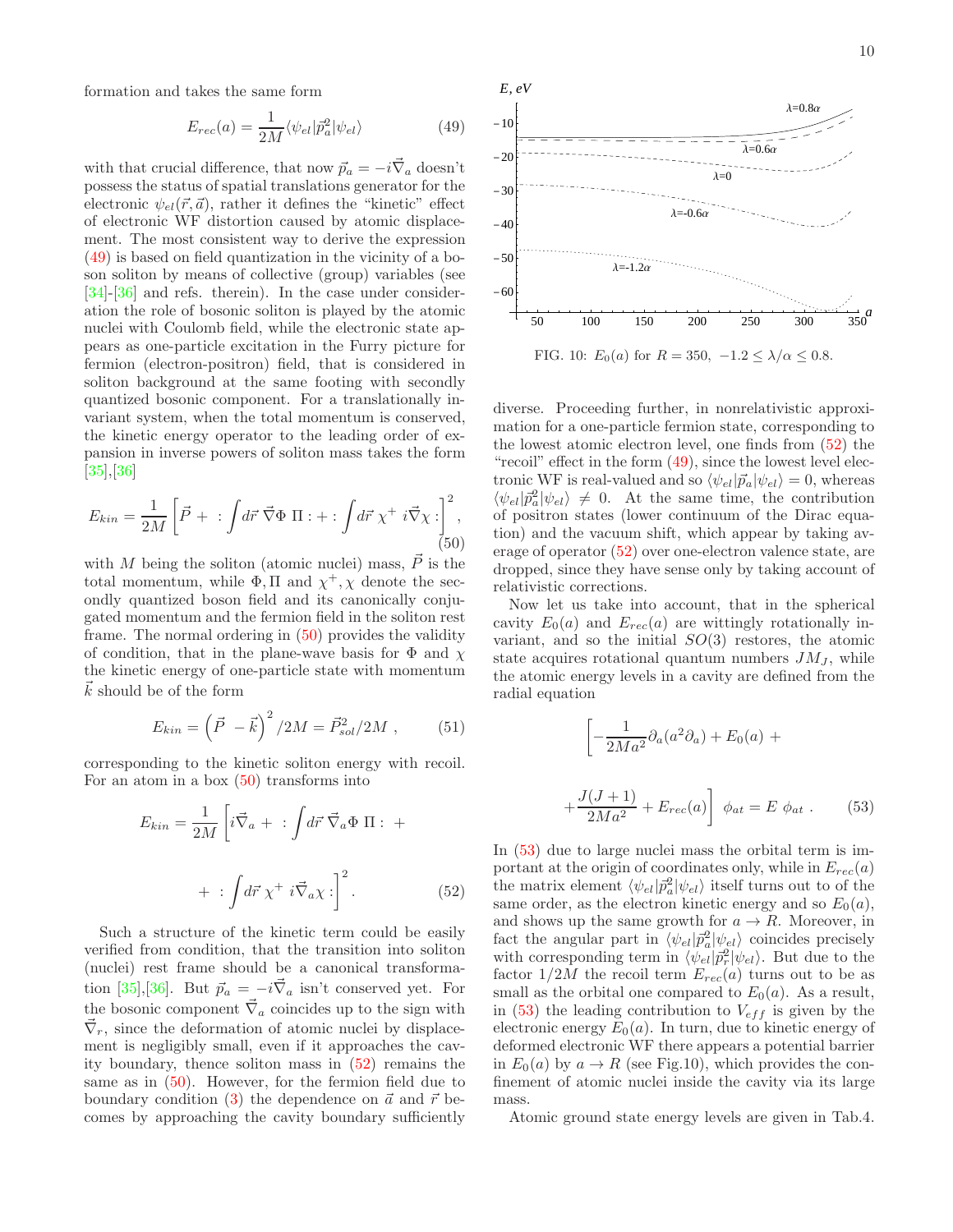

FIG. 11: Radial components of atomic nuclei ground state WF for  $R = 350, -1.2 \leq \lambda/\alpha \leq 0.8$ .



FIG. 12: Radial density distribution of atomic nuclei ground state for  $R = 350, -1.2 \leq \lambda/\alpha \leq 0.8$ .

As expected, they are shifted from the minimum of the effective potential  $E_0(a)$  by several tenth of eV.

| $\lambda/q$ | $E_{at}$        | $\Delta E_{at}$ |
|-------------|-----------------|-----------------|
| 0.8         | $-14.174$       | 0.032           |
| 0.6         | $-15.363$       | 0.11            |
| 0.3         | $-18.663$       | 0.223           |
| 0.0         | $-23.799$       | 0.345           |
| $-0.3$      | $-30.906$       | 0.473           |
| $-0.6$      | $-39.986$       | 0.604           |
| $-1.2$      | $-64.509$ 0.883 |                 |

Tab.4. The lowest atomic level  $E_{at}$  and its shift from the minimum of effective potential  $\Delta E_{at} = E_{at} - V_{min}$  in eV for R = 350 and 7 values of  $\lambda/\alpha$  from the range  $-1.2 \leq \lambda/\alpha \leq$ 0.8.

Radial components of ground state atomic WF and density distribution are shown on Fig. 11,12. Note, that within the initial problem statement there are no special boundary conditions imposed on the atomic nuclei. The confinement of nuclei inside the cavity volume proceeds dynamically by means of boundary condition [\(3\)](#page-1-3) for the electronic WF, whence the deformation of the latter works for  $a \to R$  as a spring, returning the nuclei back into the cavity volume. Moreover, if  $\lambda = 0$ , i.e. for Neumann boundary condition [\(5\)](#page-1-0), which imply the possibility of periodic continuation of WF through the box boundary, an electron might be spread over a (sub)lattice compiled from cavities, filled in by atoms of the same type, as it proceeds in the Wigner-Seitz model [\[24\]](#page-11-13). But each nuclei should be confined in its own cell within a spherical shell localized inside the cavity, as it is shown on Fig.12.

#### 6. Conclusion

So we have shown, that the properties of such a "not going out" atomic state might in some cases be sufficiently different from the confinement by a potential barrier. The most remarkable feature here is, that due to boundary condition [\(3\)](#page-1-3) there come into play the nontrivial deformation properties of electronic WF under asymmetric distortion caused by interaction with the cavity boundary, whereas in the case of confinement by potential barrier the most essential role is played by WF "elasticity" under uniform pressure [\[11\]](#page-11-4)-[\[16](#page-11-7)]. In particular, depending on the properties of the boundary the atomic position in the box center might turn out to be unstable and so the atom could be shifted towards the boundary. This displacement is accompanied with increase of the electronic bound energy and leads to spontaneous breakdown of initial SO(3), thereon the Goldstone modes of atomic rotation restore the broken symmetry, the stationary atomic states acquire quantum numbers  $JM_J$  of the total angular moment, while the atomic position becomes spread over a spherical shell in the vicinity of the box boundary (see Fig.12). The confinement of atomic nuclei proceeds dynamically due to the boundary condition  $(3)$  for the electronic WF — the deformation of the latter works for  $a \to R$  as a spring, which returns the nuclei back into the box volume.

As a consequence, the properties of atomic H ground state turn out to be sufficiently different in dependence on the cavity parameters. For definite values of R and  $\lambda$  the energy of the lowest level could run due to displacement effect up to values, that exceed the bound energy of the atom in the center of cavity by dozens of  $eV$ , while in the limit of very large  $R$  the regime of an atom, soaring over a plane with boundary condition [\(45\)](#page-7-3), is reproduced, rather than a spherically symmetric configuration, what might be proposed on the basis of initial  $SO(3)$  symmetry of the problem.

It should be noted also, that more complicated systems like molecular H ion behave in such a state with displacement towards the cavity boundary even more nontrivial, since due to boundary condition imposed on the elec